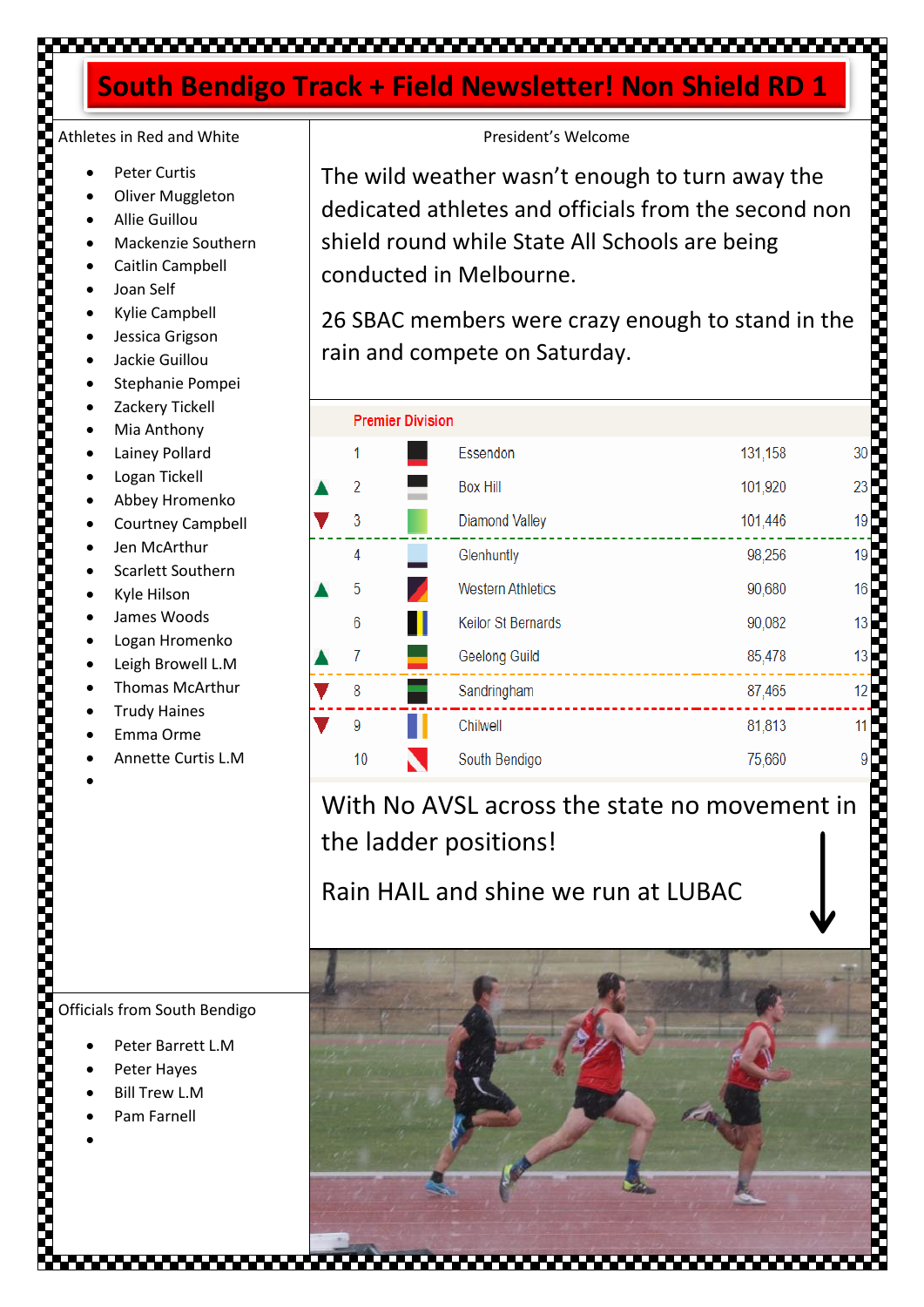## Uniforms!

We have ordered T+F social uniforms this week, Including Long Sleeve, Short Sleeve and Track Pants!! And now HATS!!!

Anyone wishing to purchase one please let Peter Curtis know what size and name you want embroidered on.

Singlets have already been ordered!

Athlete Interview!

Profile—Jackie Guillou, 50, 9 Years in T+F, Competing for 5 Years.

Years at SBAC-- 3 Seasons! Hopefully more to come!

Favourite T+F event—200Meters, I can run done my competitors!

Goal for 2020—Break the 16second barrier in the 100m sprint!

Local Rival— Jackie set the bar high, choosing Andrea Smith, a UNI runner 8 years her junior as her most wanted target in the 100m!

Sports Idol—After some deep thought I've chosen Lavinia Petrie, OAM, at 70+ if I could run like her in another 20 years and break some of her records things will be going swell!!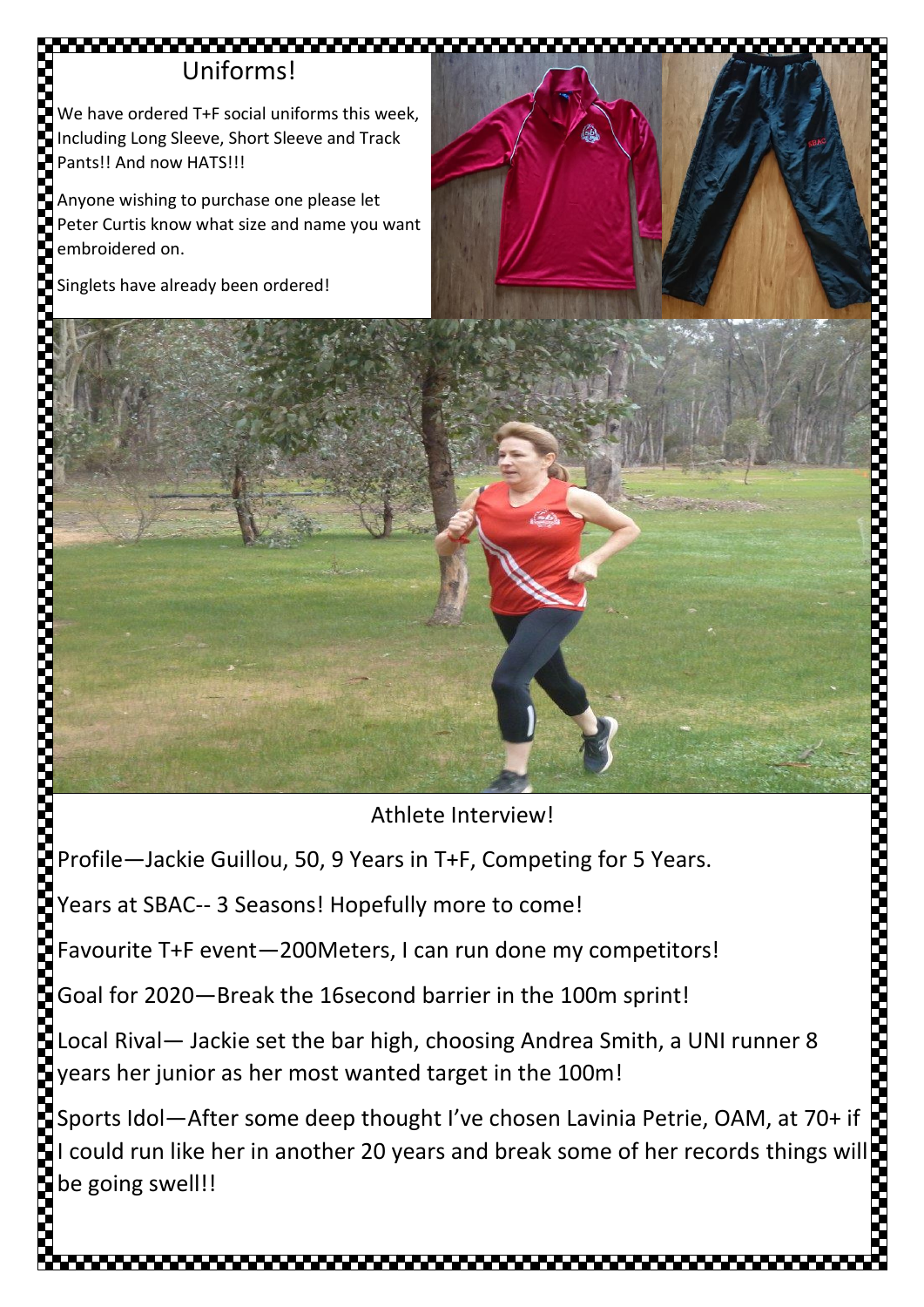| <b>RELAY ROUND</b>                                                                                                                                                                     | What's on This Week?                                                                                                                                                                                                                      |  |  |  |
|----------------------------------------------------------------------------------------------------------------------------------------------------------------------------------------|-------------------------------------------------------------------------------------------------------------------------------------------------------------------------------------------------------------------------------------------|--|--|--|
| Next week's events include the following-<br>2x1500m M+W<br>4x100m M+W<br>4X400m Mixed<br>4x200m M+W<br>2x800m M+W<br>8x100m Mixed<br>4x800m Mixed<br>3000m<br><b>Discus</b><br>Hammer | Most weeks a variety of extra<br>activities are held.<br>• On Tuesday starting<br>70'clock sharp is the<br>3200m Handicap Hilson<br><b>Builders Melbourne Cup</b> :<br>run at LUBAC<br>• Racewalking $@6$ pm in<br>Rosalind Park, 1km and |  |  |  |
| Triple Jump<br>High Jump<br>Pole Volt                                                                                                                                                  | 3km                                                                                                                                                                                                                                       |  |  |  |

## Committee Meeting

After the finish of the Tuesday night run, SBAC's monthly committee meeting will be held in the board room at LUBAC After the finish of the Tuesday night run, SBAC's monthly<br>
committee meeting will be held in the board room at LUBAC<br>
starting approximately at 7:30pm, we are always looking out for<br>
bright enthusiastic people to jump in a bright enthusiastic people to jump in and help out!!

# POINTS POINTS POINTS!!!

With the return of Shield League this coming weekend South is looking at a move up the ladder!

**Concession Concession** 

This simply means we need as many people as possible to jump into a relay team, as its RELAY WEEK!

5

You can still score in your field events too!